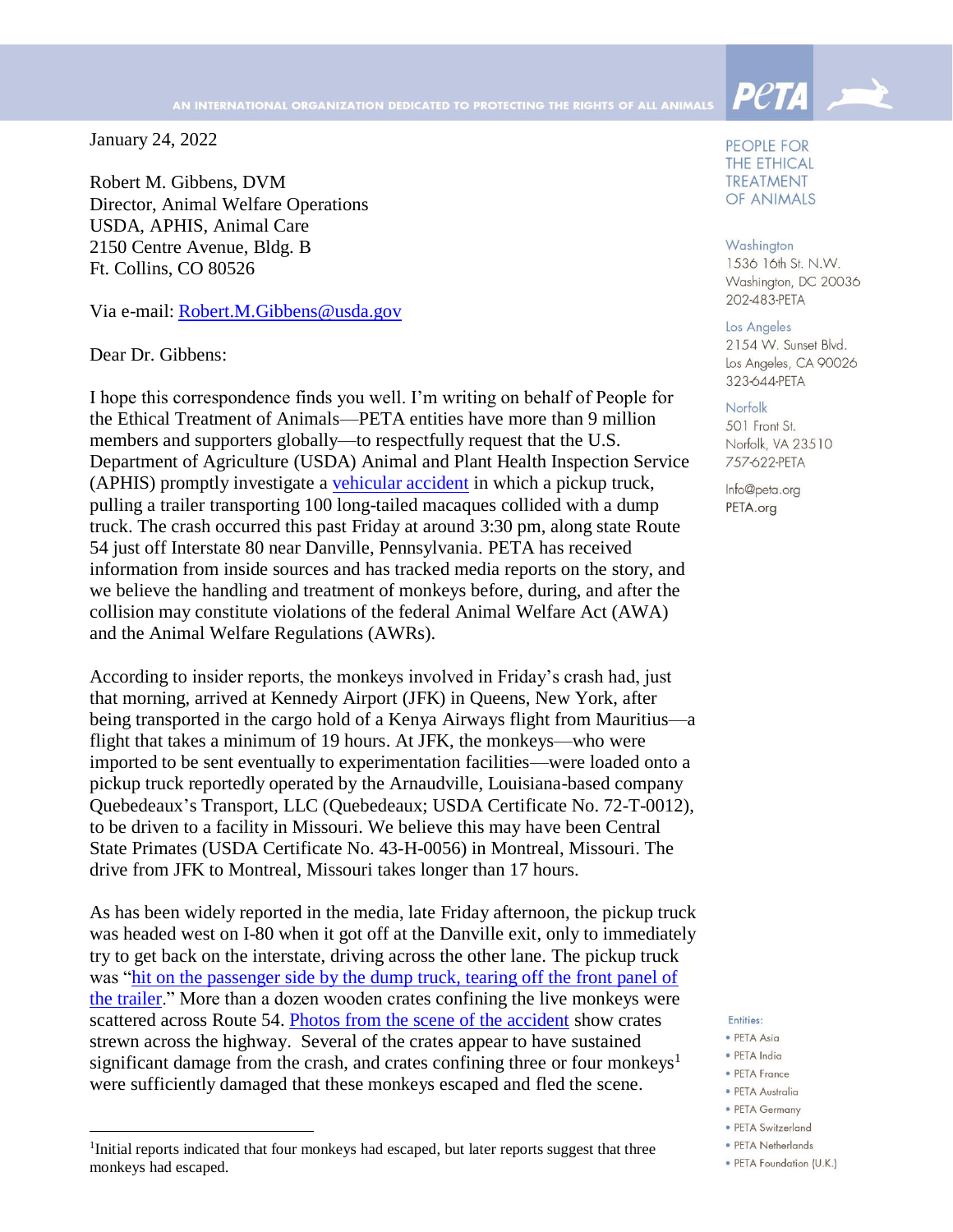[One motorist](https://twitter.com/MKeelyNews/status/1484938826921484294?s=20) who stopped at the accident site reported lifting up the green material covering on one of the cages and putting her fingers into one of the crates—believing the crates held cats only to see a monkey looking back at her. According to a media report, ["troopers searched for](https://bangordailynews.com/2022/01/22/news/nation/police-warn-people-to-not-approach-lab-monkey-missing-after-pennsylvania-crash/)  [\[the escaped\] monkeys, rifles in hand."](https://bangordailynews.com/2022/01/22/news/nation/police-warn-people-to-not-approach-lab-monkey-missing-after-pennsylvania-crash/) The search for the monkeys continued into the evening hours, even as temperatures in the area plummeted to below freezing. We can hear a shot being fired in a [video that was posted onto Twitter](https://twitter.com/MKeelyNews/status/1484938826921484294?s=20) by a reporter—although the report indicates that "troopers did not comment on the nature of the weapon used or how many monkeys were captured or injured." On Saturday morning, [one monkey was still unaccounted for.](https://www.wnep.com/article/news/local/montour-county/four-monkeys-on-the-loose-in-danville-montour-county-pa-game-commission-state-police/523-b35915cc-ae20-444a-b0a7-dfe2c1986401) But [by](https://www.cnn.com/2022/01/22/us/pennsylvania-monkey-crash-trnd/index.html)  [Saturday night,](https://www.cnn.com/2022/01/22/us/pennsylvania-monkey-crash-trnd/index.html) all monkeys had reportedly been accounted for, and the three escaped monkeys had been killed. It was initially reported by media that four monkeys had escaped, and then later that three had been found and one was still loose. It's not clear why there was a discrepancy in the reports.

According to the Pennsylvania Department of Transportation, the section of Route 54 where the collision occurred was [closed for about three hours](https://www.nbcnews.com/news/us-news/monkeys-loose-pennsylvania-highway-crash-rcna13149) to clear the road. However, there is no indication that the 96 or 97 monkeys who remained confined received immediate medical evaluation or care. It is also unclear how long the monkeys were forced to stay outside in the sub-freezing temperatures while another vehicle was secured for the monkeys to be reloaded into a temperature-controlled environment.

It appears to us that the handling and treatment of monkeys before, during, and after the collision violates several AWRs, including the following:

- 1. Section 3.87(a)(1) of the AWRs states: "Primary enclosures used to transport nonhuman primates … must be constructed so that … [t]he primary enclosure is strong enough to contain the nonhuman primate securely and comfortably and to withstand the normal rigors of transportation." However, photographs of the crash site shared by the media reveal that the crates that had fallen out of the trailer did not have on them hooks that are used to strap down the crates, holding them in place. Had such hooks and straps been used, the crates would not have been thrown out of the trailer.
- 2. Section 3.86(e) of the AWRs states: "Carriers and intermediate handlers must not accept a nonhuman primate for transport in commerce unless their animal holding area facilities meet the minimum temperature requirements," that temperatures must not fall below 45˚F. However, the monkeys who escaped the wooden crates were exposed to temperatures well below the stipulated minimum temperature permitted, for many hours—and one suffered the bitter cold temperatures of rural Pennsylvania for 28 hours. With the front panel of the trailer torn off, *all* of the monkeys would have had to endure temperatures below the stipulated minimum for multiple hours before a replacement trailer was secured into which the surviving monkeys could be placed.
- 3. Sections 3.86 3.92 of the AWRs provide regulations that stipulate appropriate standards for the commercial transportation of nonhuman primates, including provisions for ensuring that primates are not held for more than four hours before departing a station; that primates receive appropriate food and water for the journey; that primates do not suffer injuries while being transported; that primates who are obviously ill, injured, or in physical discomfort "must not be transported in commerce, except to receive veterinary care for the condition"; and that primates have appropriate access to ventilation while being transported. However, these standards were not met for the monkeys who were involved in Friday's accident. Monkeys, who had just experienced the trauma of a violent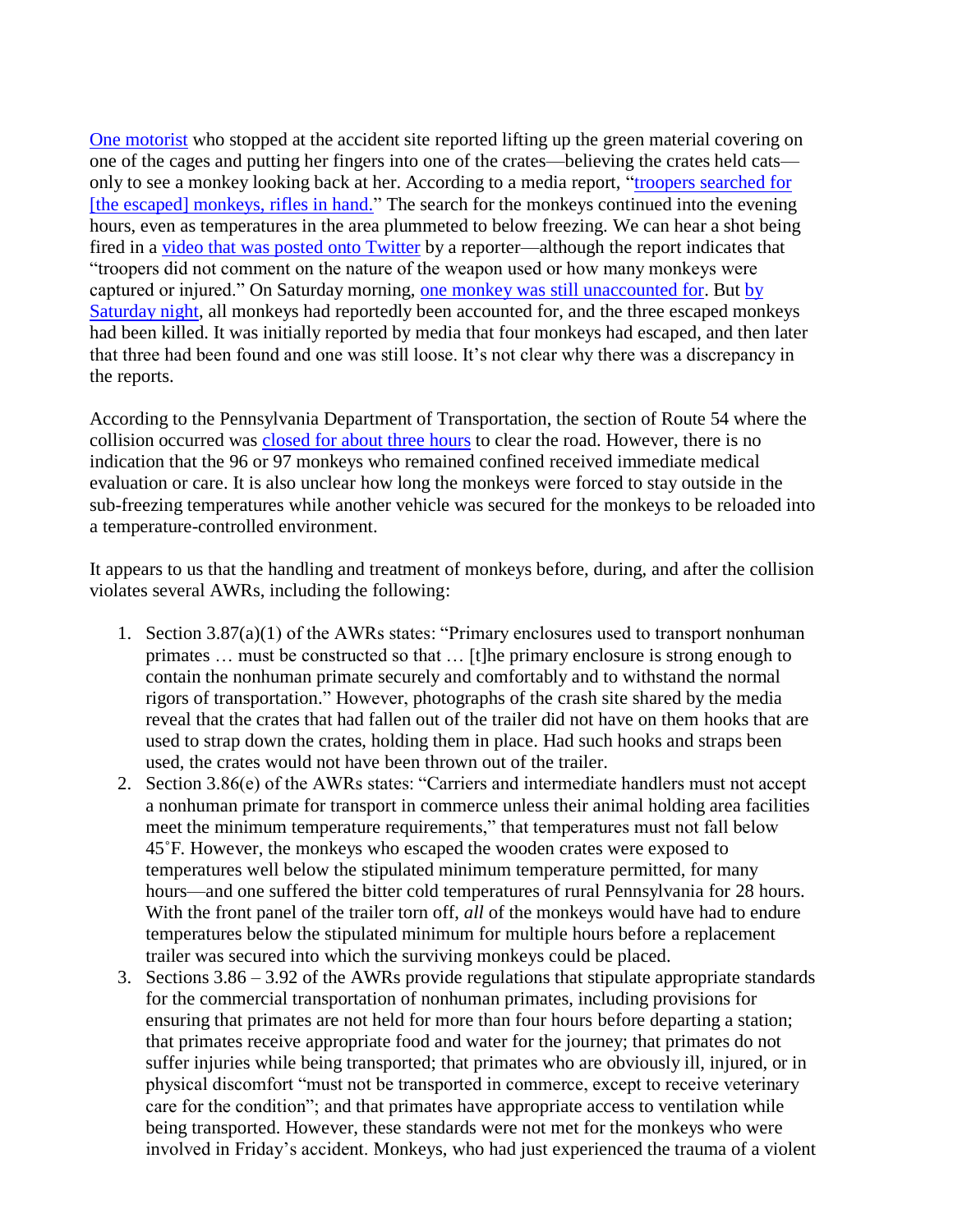collision, were left stranded on the highway, exposed to the elements. Witnesses reported that some of the monkeys seemed scared and others were making sounds. Given the force of the collision, the damage sustained by the trailer and the injuries to the passenger which required that he be transported, by emergency vehicle, for medical care, it is almost certain that monkeys were injured. However, there is no indication that they were promptly evaluated or provided with veterinary care. And when the crates in which the monkeys were held were ejected out of the trailer, some of the crates landed in such a way that ventilation openings would have become blocked, hampering airflow to the monkeys.

4. The AWA defines "euthanasia" as "the humane destruction of an animal accomplished by a method that produces rapid unconsciousness and subsequent death without evidence of pain or distress, or a method that utilizes anesthesia produced by an agent that causes painless loss of consciousness and subsequent death." While state troopers and other authorities on the ground in Pennsylvania have been silent on the methods used to kill the three monkeys who, terrorized and traumatized, fled the scene of the collision, the video posted by a media outlet (and referenced earlier) suggests that the monkeys were killed with live bullets. However, the American Veterinary Medical Association (AVMA) accepts gunshot as a humane method of killing *only* when the gunshot is "properly placed [to] cause immediate insensibility and a humane death." It is not at all clear that this is how the three escaped monkeys were killed.

We recognize that the provisions of the AWA do not extend to the health and safety of humans who interact with animals destined for experimentation. However, it's worth noting that after the collision occurred and crates holding imported monkeys who had not yet been quarantined were strewn on a highway, no effort was made to discourage passing motorists—who did not have the benefit of personal protective equipment—from attempting to peer into the crates or touch the monkeys. These monkeys had just arrived from Mauritius the same day. They had not been quarantined, their health had not been assessed, and no one knows what pathogens they harbored.

There was also a risk to the larger public as the escaped monkeys may have been harboring infectious agents that are transmissible to humans<sup>2</sup>. State veterinary and other records show that even monkeys in U.S. laboratories **who have undergone a CDC quarantine** have been found with tuberculosis, Chagas disease, cholera, shigella, salmonella, campylobacter, *Macacine herpesvirus* 1 (Herpes B), and Methicillin-resistant *Staphylococcus aureus* (MRSA). According to a 2017 study<sup>3</sup> assessing the risk of infectious disease introduction into human communities: "Approximately one-quarter of human deaths caused by infectious disease and nearly 60% of infectious diseases are considered zoonotic (pathogens transmissible between animals and humans) [and] most of these  $(270\%)$  are caused by pathogens of wildlife origin." The study continues: "[M]odern transportation allows emerging diseases to spread along various globally connected networks in a manner of days."

 $\overline{a}$ 

<sup>&</sup>lt;sup>2</sup>Bringing a Nonhuman Primate into the United States. Since 1975, the Federal Quarantine Regulations (42 CFR 71.53) have restricted the importation of NHPs. CDC's Division of Global Migration and Quarantine carries out these regulations. These regulations are in place to protect U.S. residents from severe infections that can spread from monkeys to humans. [Monkeys | Bringing an Animal into U.S. | Importation | CDC](https://www.cdc.gov/importation/bringing-an-animal-into-the-united-states/monkeys.html?CDC_AA_refVal=https%3A%2F%2Fwww.cdc.gov%2Fimportation%2Flaws-and-regulations%2Fnonhuman-primates%2Fnprm%2Findex.html)

<sup>3</sup>Smith, K. M., Zambrana-Torrelio, C., White, A., Asmussen, M., Machalaba, C., Kennedy, S., ... & Karesh, W. B. (2017). Summarizing US wildlife trade with an eye toward assessing the risk of infectious disease introduction. *EcoHealth*, *14*(1), 29-39.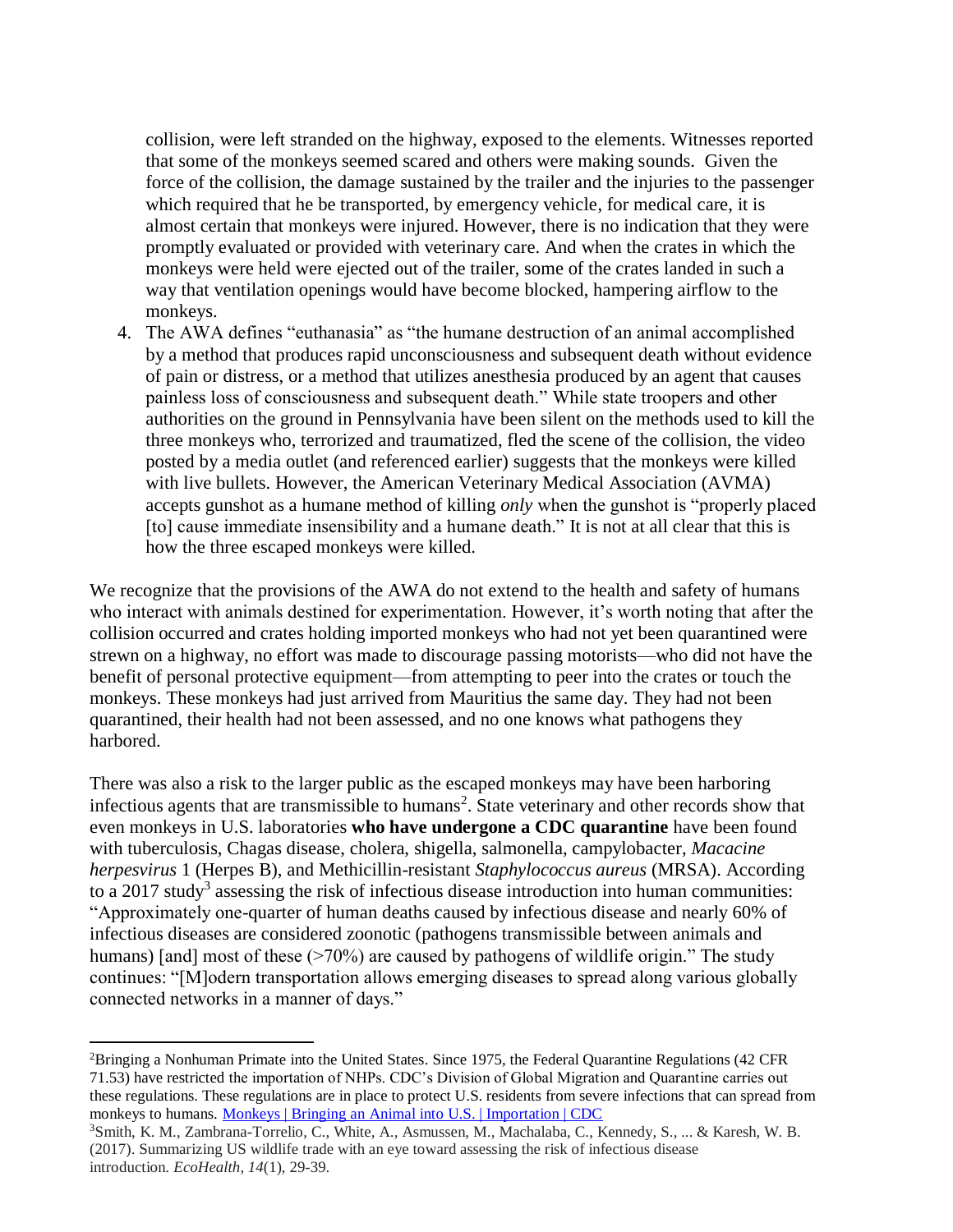While the horrific collision near Danville, Pennsylvania represents the terrifying and violent deaths of three intelligent, sentient animals; and the pain and trauma inflicted on another 97, the very real and serious health and safety risks to the public should not be overlooked.

We urge you to investigate the issues summarized in this letter and to take swift action to ensure that any parties responsible for the pain and distress suffered by the 100 monkeys involved in Friday's collision are held accountable to the maximum extent permitted by law.

If you have any questions, please contact me at  $AlkaC@peta.org$  or (757) 803-6447. Thank you for your time and consideration.

Sincerely,

Alke Chede

Alka Chandna, Ph.D. Vice President Laboratory Investigations Cases

CC: The Honorable Tom Wolf, Governor, Pennsylvania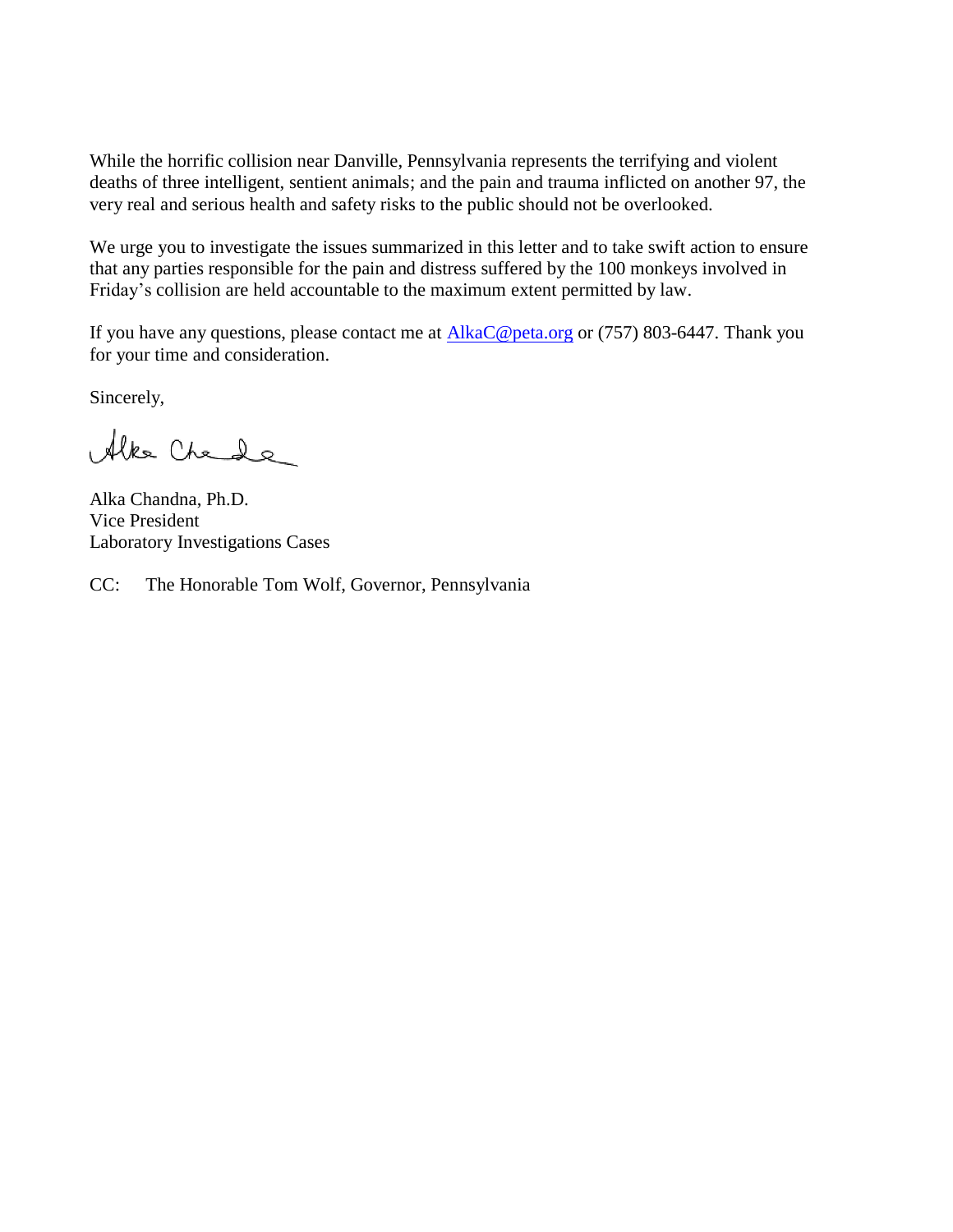January 24, 2022

Robert M. Gibbens, DVM Director, Animal Welfare Operations USDA, APHIS, Animal Care 2150 Centre Avenue, Bldg. B Ft. Collins, CO 80526

Via e-mail: Robert.M.Gibbens@usda.gov

Dear Dr. Gibbens,

Further to the complaint that I submitted to your office earlier today regarding Friday's vehicular accident near Danville, Pennsylvania, in which a truck transporting 100 long-tailed macaques collided with a dump truck, resulting in wooden crates holding the monkeys to become strewn along the highway and three or four monkeys to escape, I am submitting this addendum. Pennsylvania resident Ms. Michele Fallon witnessed the collision, and had stopped to assist. As described in my initial complaint, Ms. Fallon had peered into one of the crates—believing it held cats—only to realize that the crates held monkeys. She has attested to the following facts:

- 1. When Ms. Fallon had peered into one of the monkey crates, saliva from the confined monkey shot into her eye, which is now red and weepy. Ms. Fallon also became scratched; and she walked through monkey feces. She is presently on antivirals and started on a rabies prophylaxis regimen. At 11:30 pm on Friday, CDC officials at the site of the accident asked Ms. Fallon to return to the scene and describe her exposures. However, it is unclear whether any of the monkeys at the accident site had specimens/ cultures collected to test for zoonotic viruses or other pathogens.
- 2. A handful of people who had stopped at the scene of the accident had direct contact with the crates. In fact, multiple people had contact with the crates before the driver of the pickup truck informed them that the animals in the crates were monkeys destined for laboratories who had not yet been quarantined.
- 3. Monkey urine and feces were splattered across the highway and beyond.
- 4. The cages were not strapped down.
- 5. No heat source was provided to the monkeys while they remained crated on the road for hours while issues with the accident were being sorted.
- 6. Ms. Fallon believes the accident occurred because the passenger in the pickup truck (that was hauling the trailer of monkeys) was napping in the back seat and both windows on the passenger side were completely blocked with shades.
- 7. The driver was in a state of panic and was desperately trying to keep images of the accident from getting out.

PEOPLE FOR **THE ETHICAL TREATMENT** OF ANIMALS

**PetA** 

## Washington

1536 16th St. N.W. Washington, DC 20036 202-483-PETA

## Los Angeles

2154 W. Sunset Blvd. Los Angeles, CA 90026 323-644-PETA

#### Norfolk

501 Front St. Norfolk, VA 23510 757-622-PETA

Info@peta.org PETA.org

#### Entities:

- · PETA Asia
- · PETA India
- PETA France
- PETA Australia
- PETA Germany
- · PFTA Switzerland
- PETA Netherlands
- · PETA Foundation (U.K.)